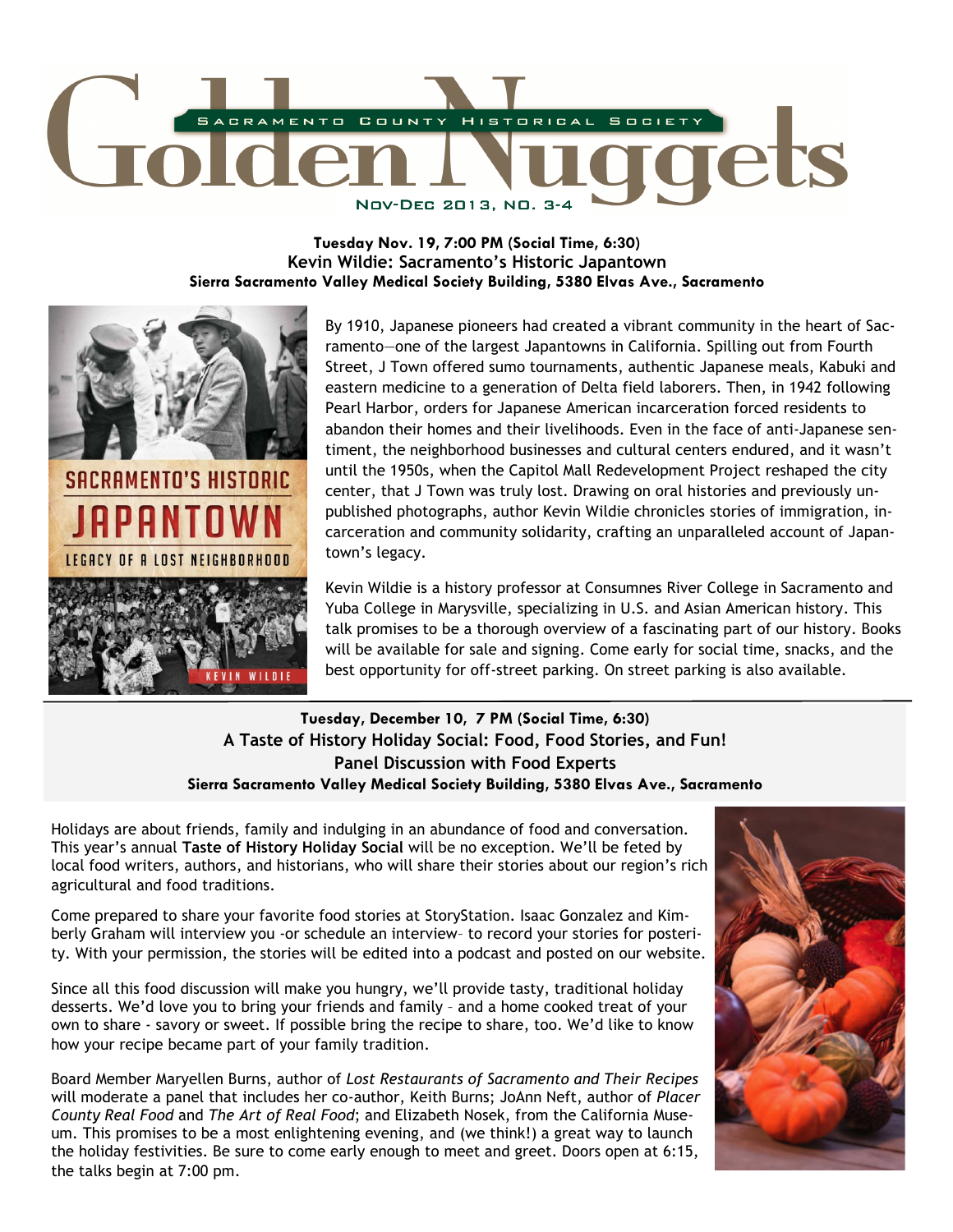#### Some Observations on Christmas Celebrations In 1875 Sacramento Compiled by PatTurse from Dec. 25, 1875 *Sacramento Daily Union*

The institution of the observance of Christmas as the anniversary of the birth of Christ ... has passed beyond the churchly intent, and is now recognized by all classes as a season of rejoicing, gift-making and general congratulation  $-$  a season when the rough edges disappear, the sharp corners are withdrawn, and the more generous impulses dominate. Especially is this so in the capital city of California. From Germany comes the custom, now most preva-

lent, of setting up evergreen trees, loading them with fanciful ornaments, and illuminating them with colored tapers. Indeed, in Germany Christmas eve early came to be known as the "Children's Eve," a festival occasion of especial Dote; and this element of the anniversary particularly has come to be a custom observed with great generality in our locale, and at the same time a merry-making period, domestic and social as well as religious.



IN SACRAMENTO, the occasion has always been one of more than usual importance, and the people have here made it a very marked season of the year. Socially, this community has been, and is, constituted for making the anniversary a peculiarly happy one. For days the streets have been thronged with people purchasing tokens to evidence affection and friendly feeling; the shops have been thronged and the fancy stores nearly depleted of their varied stocks.

The children have had but one thought for a week, and that was of Christmas. Impatience grew laggard and the heels of time seemed loaded with slothfulness. Last evening time long looked for festival dawned as night settled  $-$  dawned in hundreds of homes by the cheerful glow of firelight and the blaze of jet and taper. From estimates closely made by the dealers in evergreens we ascertain that fully 600 Christmas trees were sold during the week, one dealer alone selling over half that number, it is fair to presume that fully 200 others have been set up. and that in all, some 800 trees have been, or will be in the coming week, decorated for Christmastide.

Throughout the city we found, from richest to poorest, a hearty season of rejoicing, and not greater

with the former than the latter, though the tokens of affection were measured by more costly gilts and more pretentious observance. In some homes the children's festival amounted to a lavishing of the rarest and most expensive gifts, and the Christmas trees were bazars of great beauty and worth. At some of the churches the eve was celebrated, at others the event is yet to come under other date, for all the week is deemed fit for such celebration.

AT THE SIXTH STREET M. E. CHURCH there was a long programme. At 7 o'clock there was a large gathering of Sunday-school children, and it would have been greater still but for the inclement weather. The church was elaborately decorated. Festoons of evergreen were woven across the church in various directions from wall to wall, drooping with graceful carves beneath the groined roof. At three points where the festoons crossed were hung three large emblems worked in evergreen and twined with ivy; a six pointed star, a cross and a crown wreath. On either side of the rostrum stood a large pine tree, each loaded with presents for the children and ornamented with various articles. Between the trees hung in mid-air in evergreen and gilt the words, "Merry Christmas. — Peace on Earth, Good Will to Men." Until order was called by Superintendent Young, all was buzz and whispering expectation, suppressed joyful feeling, and a heavy undercurrent of congratulation and "happy-wishing." [A detailed description of the program followed. It included prayer, scriptural reading, songs, poetry and other recitations.]

Then came a distribution of the presents, which was accomplished by four persons at the trees and eight in the aisles as messengers. All the children received gifts, and nearly as many of the adults were treated likewise. Some of these were very amusing, and caused great...merriment. As when Mr. Davies received a doll, put up as a modern belle, with all the " fixings," and Dr. Clayton was compelled to stand up and receive a Jumping Jack and so on with a number of others. The pastor was remembered with a new hat, and most of the prominent members of the congregation with gifts, useful as well as ornamental. The children received toys, candies, books, clothing, etc. After the gifts were distributed, a song was sung and the audience dismissed with the benediction, all departing well pleased with the conducting and result of the festival….

Other church celebrations described included Westminster Presbyterian, M.E. South, Calvary Baptist, First Baptist, the German Lutheran church, and the Kingsley Chapel, where cages of live canaries hung from festoons of evergreen, filling the air with "joyous wailings."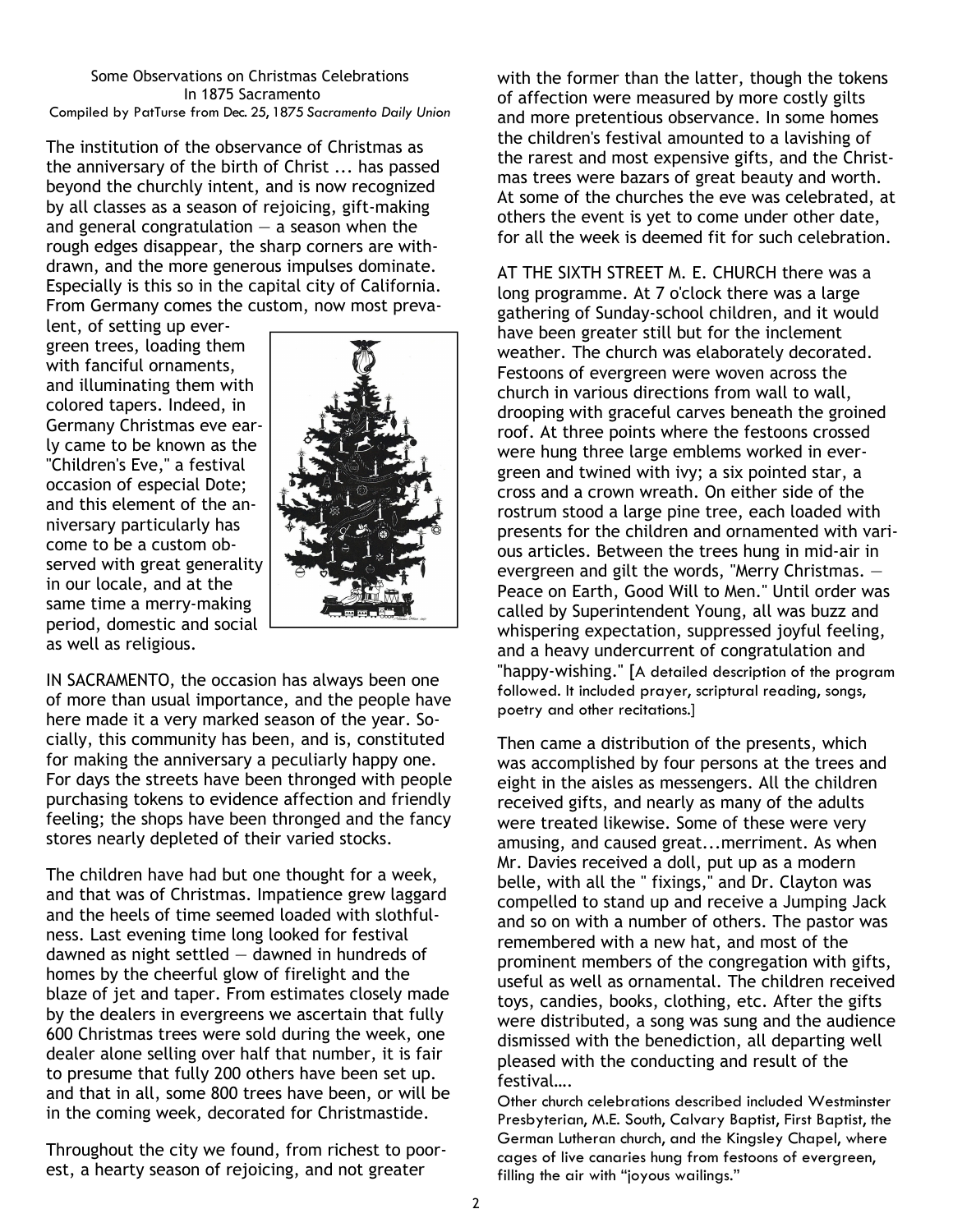### **Rancho del Paso Historical Society Disbands**

#### **By Ray Oliver**

We were saddened to learn recently that our fellow historians of the Rancho del Paso Historical Society have disbanded their society after 20 years of events and contributions to the Sacramento area's historical knowledge.

Bob Kent, founder and several times president of the Rancho del Paso group, explained that they simply ran out of people willing or able to take on the leadership jobs necessary to maintain an active organization. There have been no elections for officers or board members for two years because nobody would accept a nomination for an office. The incumbents simply continued to serve after their terms expired. "We just got worn out" Bob said, "some of us have been involved for the entire history of the society."

Earlier this year the society sent a mail survey to the membership asking if the group should continue and if so, would the recipient accept an office. There was only one "yes" response but that person lived in the Bay Area. The society's board then decided to disband.

The Rancho del Paso Historical Society came about because Bob and other history minded residents of the north county- some of them members of the Sacramento County Historical Society- felt a need to preserve the history of the area. The society's first meeting was in October 1993 at the McClellan Aviation Museum when some 40 interested people heard a former McClellan AFB historian speak on the history of the 1844 Mexican land grant of some 44,000 acres. The grant area now includes Cal Expo, North Sacramento, Arden Arcade, McClellan Park, North Highlands, Rio Linda and about half of Carmichael. Membership grew to about 200 but declined in recent years. It was a nationwide society with members in several states including Virginia and Hawaii.

Society members soon became involved in their own research of the area's history for articles for their newsletter, *The Rancho Rambler*, and a periodical entitled *Rancho Journal*. Regular programs featured local history speakers, bus trips to nearby historical sites, essay contests for high school students, pot luck suppers, spaghetti feeds with musical and history programs, and annual garden parties.

Nellie Jellison edited most of the issues of *The Rancho Rambler*. It featured the usual news of meetings, speakers, programs and events as well brief articles by members. Subjects included Mexican land grants in the Sacramento area, local bridges and buildings, Lloyd Tevis, the Lincoln Highway, the Globe Iron Works, Town and Country Center, Sutter's Fort, the Denver-Gilbert duel, Samuel Norris and the winning history essays by local high school students. Nellie also did much of the editing and preparation for the Rancho Journal that compared favorably to the Sacramento county Historical Society's *Golden Notes*, especially the 2008 issue on Del Paso Park written by Nellie.

The annual garden parties were very popular and always well attended. One of the more memorable was at the Neillo home in Carmichael, said to be the oldest house in Sacramento. It was the home of John Mackey who managed the rancho when it raised some the best racehorses in the world. The grounds include the last undeveloped land of the Rancho del Paso. The last two garden parties, last June and September 2012, were at Guy and Nellie Jellison's ranch behind Del Paso Park.

Again, we are saddened that the Rancho del Paso Historical Society will no longer be a part of Sacramento's history community. It will be missed. Archives of *The Rancho Rambler* and *Rancho Journal* are in the Sacramento Room of the Sacramento Public Library and in the California State Library.

Ray Oliver has been a longtime member of the both the Rancho del Paso and Sacramento County Historical Societies. Historian/journalist Lance Armstrong wrote a two-part series on the history of Rancho del Paso published in the Valley Community Newspapers in the spring of 2011. Both Bob Kent and Ray Oliver were quoted in the articles, which may be of interest to those who have not seen them as well as those who would like to revisit them. A link to both articles as well as to a number of others related to the Arden Arcade Carmichael area is at *www.valcomnews.com/?s=%22rancho+del+paso%22.* Those who wish to find the articles at a library should view44343 the April 28 and March 11, 2011 issues.